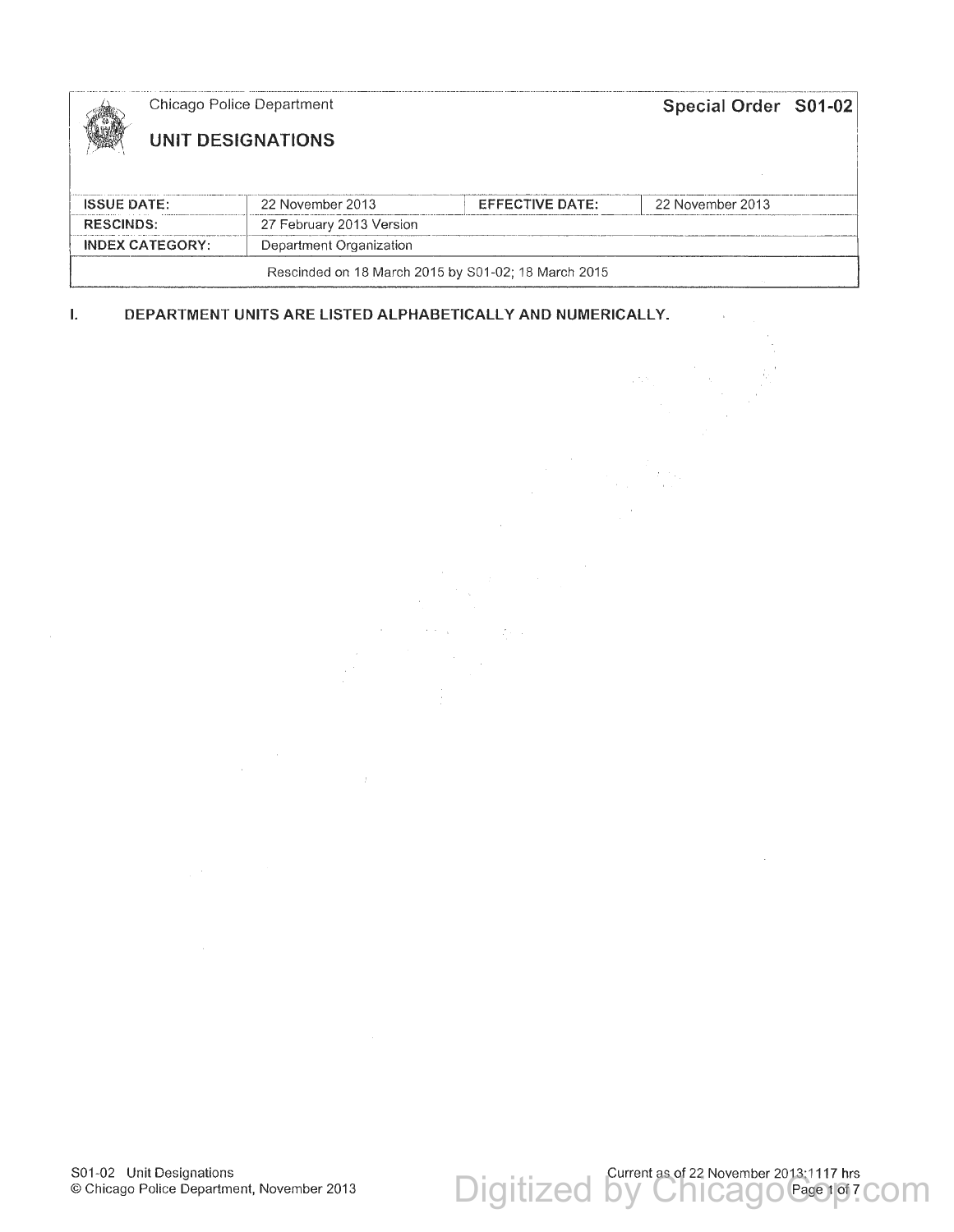| No.             | UNIT                                                  |
|-----------------|-------------------------------------------------------|
| 050             | Airport Law Enforcement Unit-North                    |
| 051             | Airport Law Enforcement Unit-South                    |
| 376             | Alternate Response Section                            |
| 411             | Area Central, Deputy Chief - Bureau of Patrol         |
| $\frac{413}{2}$ | Area North, Deputy Chief - Bureau of Patrol           |
| 412             | Area South, Deputy Chief - Bureau of Patrol           |
| 603             | <b>Arson Section</b>                                  |
| 196             | Asset Forfeiture Investigations Section               |
| 168             | <b>Auto Pounds Section</b>                            |
| 442             | <b>Bomb Unit</b>                                      |
| 443             | Bomb Unit - O'Hare Airport                            |
| 120             | Bureau of Administration                              |
| 180             | <b>Bureau of Detectives</b>                           |
| 610             | Bureau of Detectives - Area Central                   |
| 620             | Bureau of Detectives - Area South                     |
| 630             | Bureau of Detectives - Area North                     |
| 121             | <b>Bureau of Internal Affairs</b>                     |
| 130             | Bureau of Organizational Development                  |
| 188             | Bureau of Organized Crime                             |
| 142             | <b>Bureau of Patrol</b>                               |
| 211             | Bureau of Patrol - Area Central                       |
| 212             | Bureau of Patrol - Area South                         |
| 213             | Bureau of Patrol - Area North                         |
| 341             | <b>Canine Unit</b>                                    |
| 171             | <b>Central Detention</b>                              |
| 606             | Central Investigations Division                       |
| 118             | <b>Chaplains Section</b>                              |
| 135             | Chicago Alternative Policing Strategy (CAPS) Division |
| 547             | Chicago Police Memorial Foundation                    |
| 176             | <b>Communication Operations Unit</b>                  |
| 261             | Court Section                                         |
| 702             | <b>CTA Security Unit</b>                              |
| 116             | Deployment Operations Center                          |
| 542             | Detached Services - Governmental Security Detail      |
| 543             | Detached Services - Miscellaneous Detail              |
| 026             | <b>District Executive Officers Unit</b>               |
| 045             | <b>District Reinstatement</b>                         |
| 124             | <b>Education and Training Division</b>                |
| 172             | Equipment and Supply Section                          |
| 167             | Evidence and Recovered Property Section               |
| 166             | <b>Field Services Section</b>                         |
| 134             | Field Technology Training Unit                        |

 $\sim$ 

Digitized by ChicagoCage pr.com

 $\sim$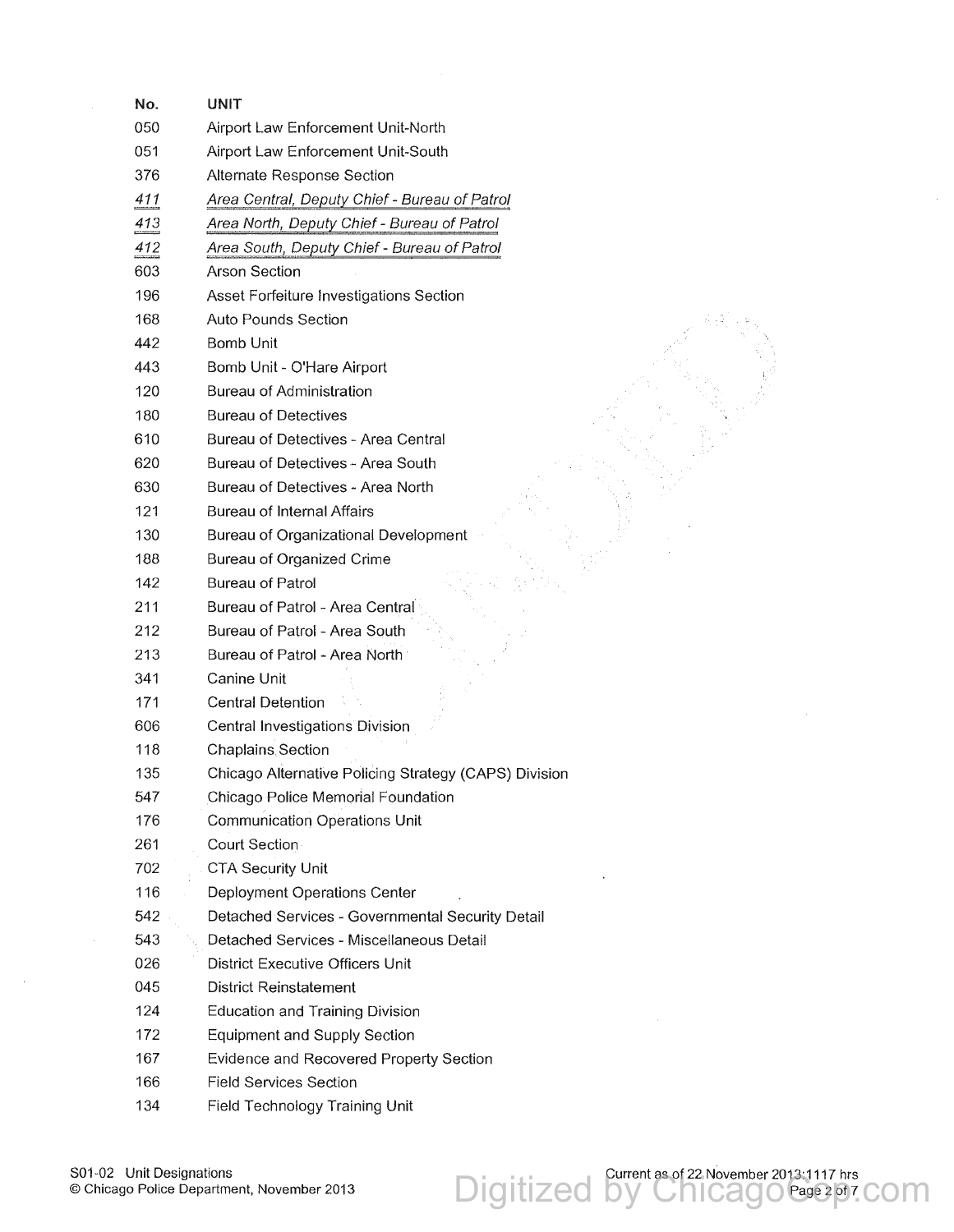| 122 | <b>Finance Division</b>                         |
|-----|-------------------------------------------------|
| 173 | <b>Fleet Liaison Section</b>                    |
| 242 | Fleet Management Detail Unit                    |
| 177 | Forensic Services Division                      |
| 277 | Forensic Services - Evidence Technician Section |
| 541 | <b>FOP Detail</b>                               |
| 393 | <b>Gang Enforcement Division</b>                |
| 193 | Gang Investigation Division                     |
| 311 | Gang Enforcement - Area Central                 |
| 312 | Gang Enforcement - Area South                   |
| 313 | Gang Enforcement - Area North                   |
| 161 | <b>General Support Division</b>                 |
| 060 | Helicopter Unit                                 |
| 123 | Human Resources Division                        |
| 113 | Independent Police Review Authority (IPRA)      |
| 133 | Information and Strategic Services              |
| 126 | <b>Inspection Division</b>                      |
| 549 | Inspector General Detail Unit                   |
| 191 | Intelligence Section                            |
| 384 | Juvenile Intervention Support Center (JISC)     |
| 114 | Legal Affairs Section                           |
| 608 | Major Accident Investigation Unit               |
| 129 | Management and Labor Affairs Section            |
| 059 | Marine Unit                                     |
| 231 | <b>Medical Services Section</b>                 |
| 055 | Mounted Patrol Unit                             |
| 189 | <b>Narcotics Division</b>                       |
| 276 | <b>OEMC-Detail Section</b>                      |
| 115 | Office of Crime Control Strategies              |
| 140 | Office of the First Deputy Superintendent       |
| 214 | Office of Freedom of Information                |
| 102 | Office of News Affairs                          |
| 111 | Office of the Superintendent                    |
| 545 | PBPA Sergeant                                   |
| 101 | Police Board                                    |
| 169 | <b>Police Documents Section</b>                 |
| 128 | Professional Counseling Division                |
| 178 | Property Facility Management Unit               |
| 125 | Public Safety Information Technology (PSIT)     |
| 701 | <b>Public Transportation Section</b>            |
| 162 | Records Division                                |
| 163 | Records Inquiry Section                         |
| 044 | Recruit Training                                |
|     |                                                 |

Digitized by Chicagocase pr.com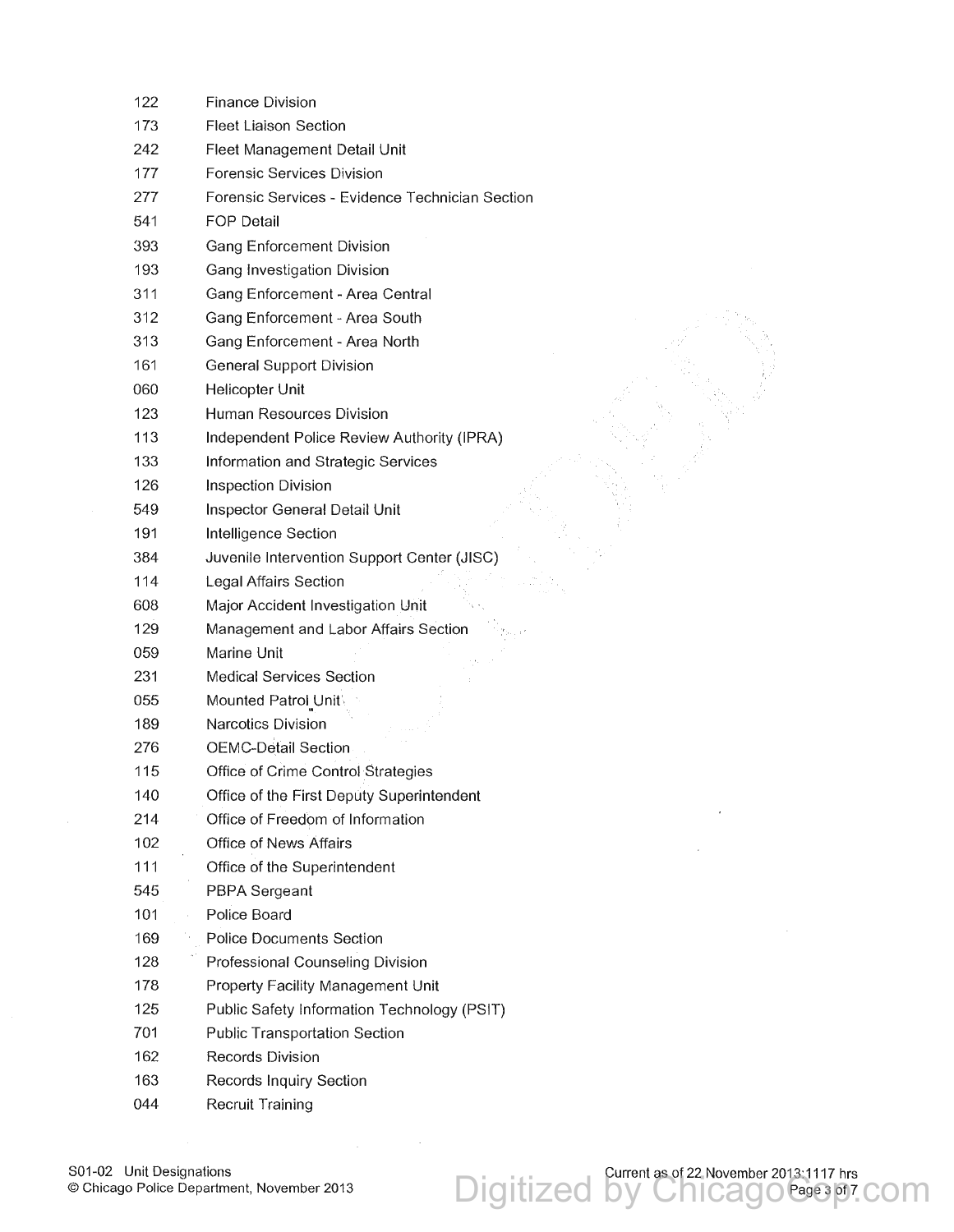- 179 Reproduction and Graphic Arts Section
- 127 Research and Development Division
- 441 Special Activities Section
- 136 Special Events Unit
- 141 Special Functions Division
- 079 Special Investigations Unit
- 353 Special Weapons and Tactics (SWAT) Unit
- 175 Telecommunications Unit
- 222 Timekeeping Unit Headquarters
- 145 Traffic Section
- 148 Traffic Court Unit
- 154 Traffic Safety and Training
- 704 Transit Security Unit
- 241 Troubled Buildings Section
- 192 Vice and Asset Forfeiture Division
- 711 Violence Reduction Initiative North
- 712 Violence Reduction Initiative South
- 184 Youth Investigation Section

## II. **DEPARTMENT UNITS LISTED NUMERICALLY**

| No.<br><b>UNIT</b> |                             | No. | <b>UNIT</b>                  |
|--------------------|-----------------------------|-----|------------------------------|
| 001                | District 1 - Central        | 012 | District 12 - Near West      |
| 002                | District 2 - Wentworth      | 014 | District 14 - Shakespeare    |
| 003                | District 3 - Grand Crossing | 015 | District 15 - Austin         |
| 004                | District 4 - South Chicago  | 016 | District 16 - Jefferson Park |
| 005                | District 5 - Calumet<br>έĖ  | 017 | District 17 - Albany Park    |
| 006                | District 6 - Gresham        | 018 | District 18 - Near North     |
| 007                | District 7 - Englewood      | 019 | District 19 - Town Hall      |
| 008                | District 8 - Chicago Lawn   | 020 | District 20 - Lincoln        |
| 009                | District 9 - Deering        | 022 | District 22 - Morgan Park    |
| 010                | District 10 - Ogden         | 024 | District 24 - Rogers Park    |
| 011                | District 11 - Harrison      | 025 | District 25 - Grand Central  |

Digitized by ChicagoCasePor.com Page 4 of 7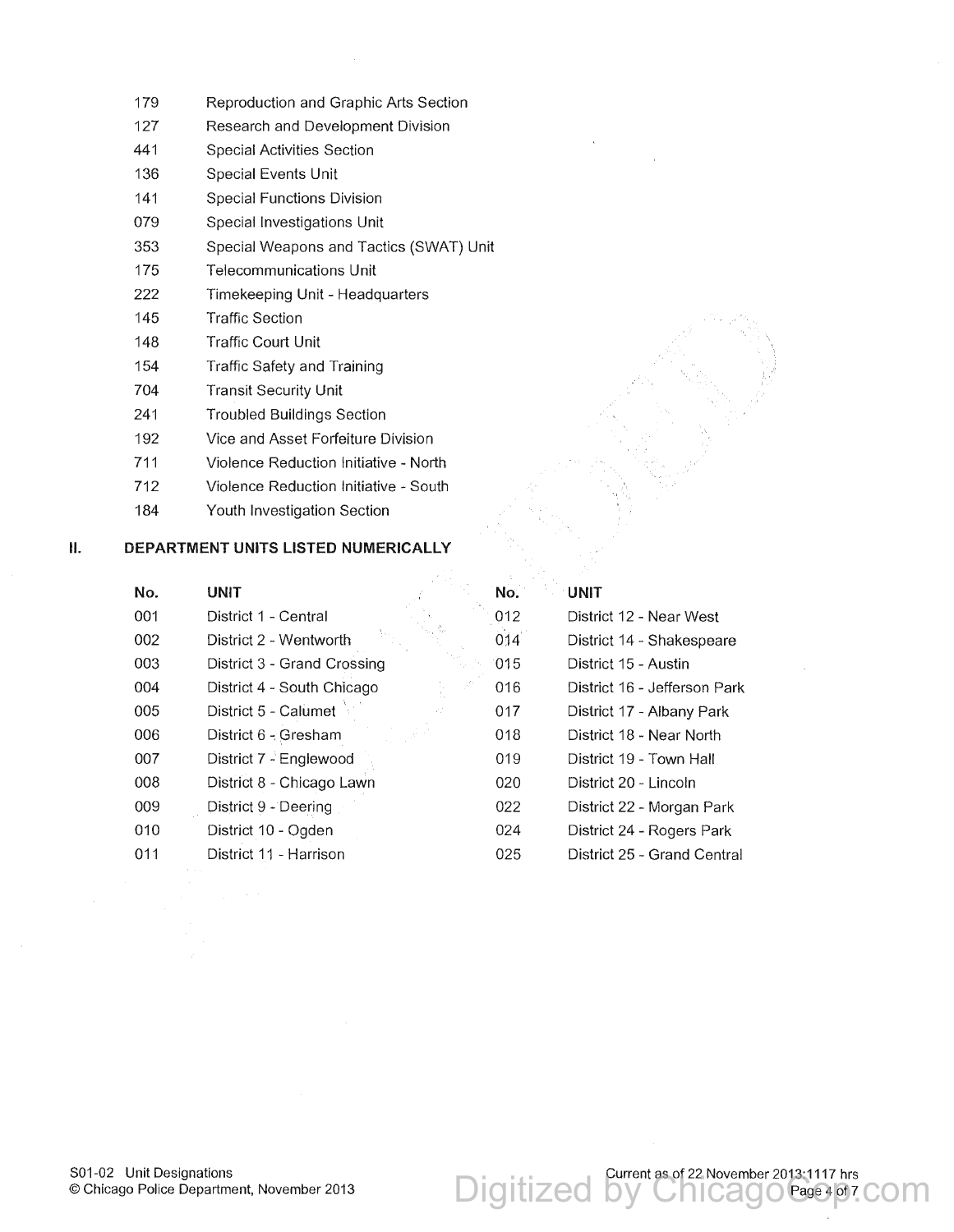| No. | UNIT                                                  |
|-----|-------------------------------------------------------|
| 026 | District Executive Officers Unit                      |
| 044 | Recruit Training                                      |
| 045 | <b>District Reinstatement</b>                         |
| 050 | Airport Law Enforcement Unit-North                    |
| 051 | Airport Law Enforcement Unit-South                    |
| 055 | Mounted Patrol Unit                                   |
| 059 | Marine Unit                                           |
| 060 | Helicopter Unit                                       |
| 079 | Special Investigations Section                        |
| 101 | Police Board                                          |
| 102 | Office of News Affairs                                |
| 111 | Office of the Superintendent                          |
| 113 | Independent Police Review Authority (IPRA)            |
| 114 | Legal Affairs Section                                 |
| 115 | Office of Crime Control Strategies                    |
| 116 | Deployment Operations Center                          |
| 118 | <b>Chaplains Section</b>                              |
| 120 | <b>Bureau of Administration</b>                       |
| 121 | <b>Bureau of Internal Affairs</b>                     |
| 122 | <b>Finance Division</b>                               |
| 123 | Human Resources Division                              |
| 124 | Education and Training Division                       |
| 125 | Public Safety Information Technology (PSIT)           |
| 126 | <b>Inspection Division</b>                            |
| 127 | Research and Development Division                     |
| 128 | Professional Counseling Division                      |
| 129 | Management and Labor Affairs Section                  |
| 130 | <b>Bureau of Organizational Development</b>           |
| 133 | Information and Strategic Services                    |
| 134 | Field Technology Training Unit                        |
| 135 | Chicago Alternative Policing Strategy (CAPS) Division |
| 136 | <b>Special Events Unit</b>                            |
| 140 | Office of the First Deputy Superintendent             |
| 141 | <b>Special Functions Division</b>                     |
| 142 | <b>Bureau of Patrol</b>                               |
| 145 | <b>Traffic Section</b>                                |
| 148 | <b>Traffic Court Unit</b>                             |
| 154 | <b>Traffic Safety and Training</b>                    |
| 161 | <b>General Support Division</b>                       |
| 162 | <b>Records Division</b>                               |
| 163 | <b>Records Inquiry Section</b>                        |
| 166 | <b>Field Services Section</b>                         |
|     |                                                       |

Digitized by Chicagocasespy.com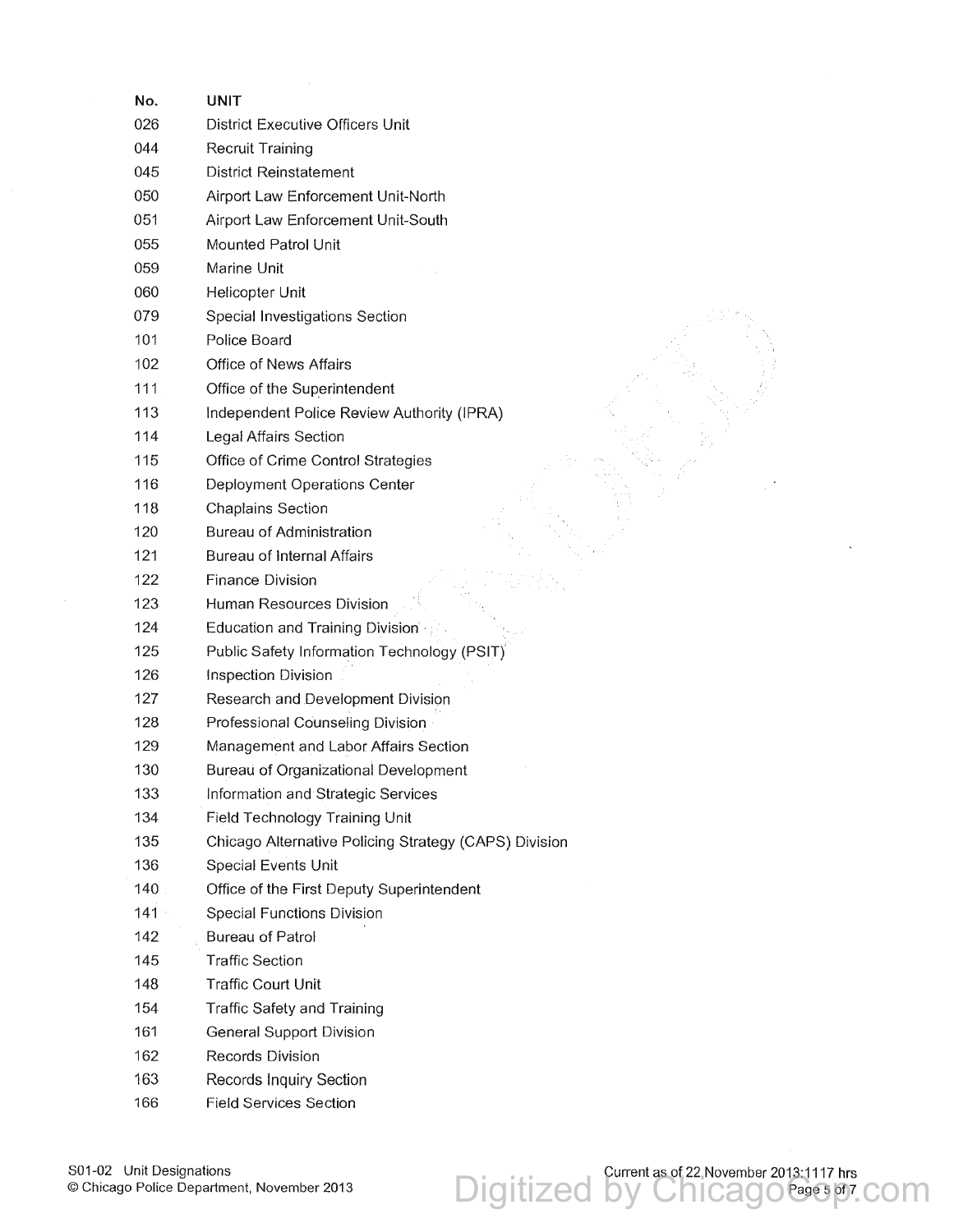| 167 | Evidence and Recovered Property Section         |
|-----|-------------------------------------------------|
| 168 | <b>Auto Pounds Section</b>                      |
| 169 | <b>Police Documents Section</b>                 |
| 171 | <b>Central Detention</b>                        |
| 172 | <b>Equipment and Supply Section</b>             |
| 173 | <b>Fleet Liaison Section</b>                    |
| 175 | <b>Telecommunications Unit</b>                  |
| 176 | <b>Communication Operations Unit</b>            |
| 177 | Forensics Services Division                     |
| 178 | Property Facility Management Unit               |
| 179 | Reproduction and Graphic Arts Section           |
| 180 | <b>Bureau of Detectives</b>                     |
| 184 | Youth Investigation Section                     |
| 188 | <b>Bureau of Organized Crime</b>                |
| 189 | Narcotics Division                              |
| 191 | Intelligence Section                            |
| 192 | Vice and Asset Forfeiture Division              |
| 193 | Gang Investigation Division                     |
| 196 | Asset Forfeiture Investigations Section         |
| 211 | Bureau of Patrol - Area Central                 |
| 212 | Bureau of Patrol - Area South                   |
| 213 | Bureau of Patrol - Area North                   |
| 214 | Office of Freedom of Information                |
| 222 | Timekeeping Unit - Headquarters                 |
| 231 | <b>Medical Services Section</b>                 |
| 241 | <b>Troubled Buildings Section</b>               |
| 242 | Fleet Management Detail Unit                    |
| 261 | <b>Court Section</b>                            |
| 276 | <b>OEMC-Detail Section</b>                      |
| 277 | Forensic Services - Evidence Technician Section |
| 311 | Gang Enforcement - Area Central                 |
| 312 | Gang Enforcement - Area South                   |
| 313 | Gang Enforcement - Area North                   |
| 341 | Canine Unit                                     |
| 353 | Special Weapons and Tactics (SWAT) Unit         |
| 376 | Alternate Response Section                      |
| 384 | Juvenile Intervention Support Center (JISC)     |
| 393 | <b>Gang Enforcement Division</b>                |
| 411 | Area Central, Deputy Chief - Bureau of Patrol   |
| 412 | Area South, Deputy Chief - Bureau of Patrol     |
| 413 | Area North, Deputy Chief - Bureau of Patrol     |
| 441 | Special Activities Section                      |
| 442 | Bomb Unit                                       |

Digitized by ChicagoCase of 213 1117 hrs